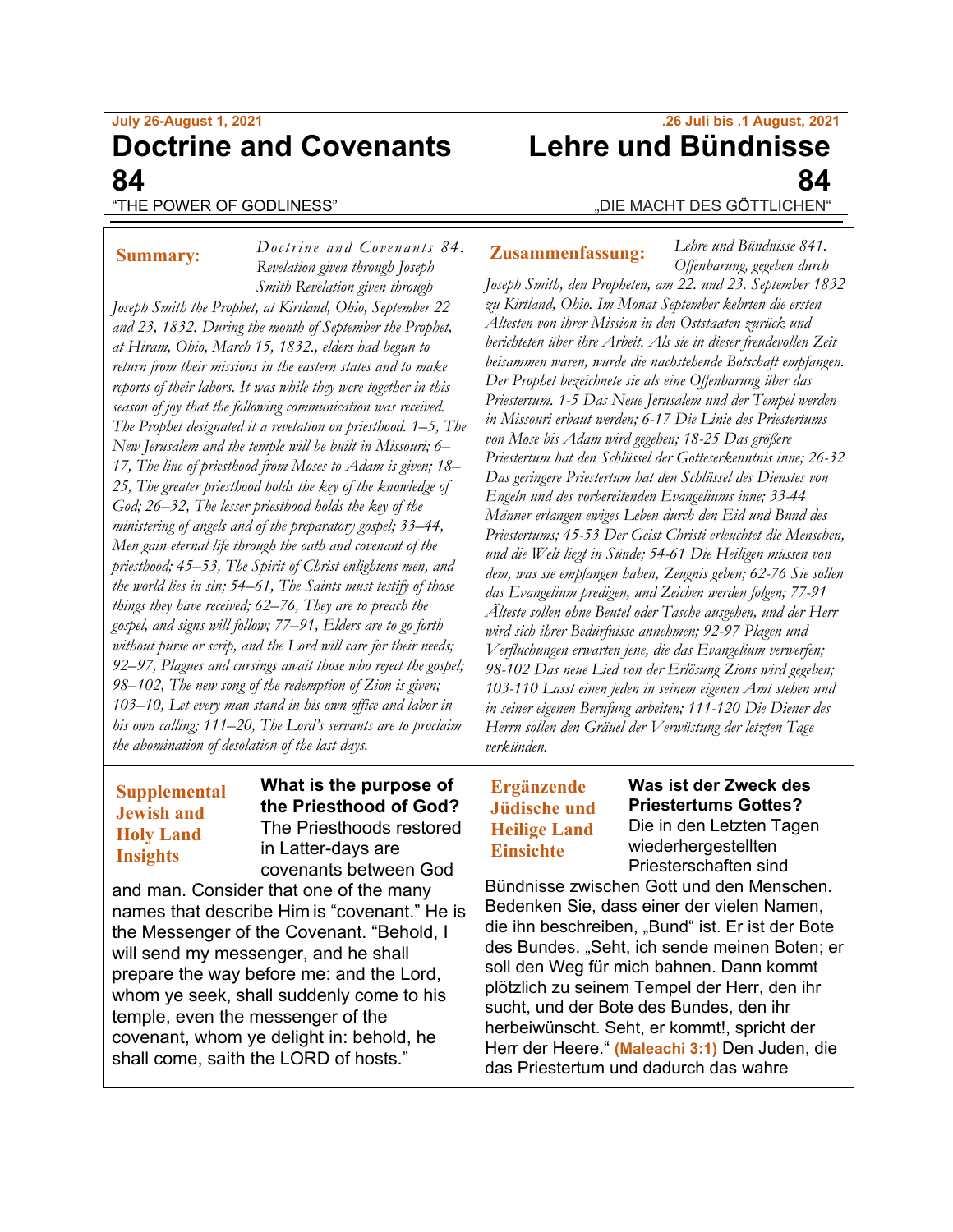| (Malachi 3:1) To the Jews who have lost the<br>priesthood and thereby have lost the true<br>understanding of God, comes an<br>encouraging promise–a covenant–that they<br>will receive a "new covenant." This would<br>also mean that their current concept of God,<br>"old" to them, will be replaced with a "new"<br>yet original understanding of Him. The<br>restoration brings back the Lord and His<br>priesthood-line that was broken. The ancient<br>true religion, which in our culture is called<br>the "Church of God" must always have<br>priesthood. "Which priesthood continueth in<br>the church of God in all generations, and is<br>without beginning of days or end of years.<br>And the Lord confirmed a priesthood also<br>upon Aaron and his seed, throughout all<br>their generations, which priesthood also<br>continueth and abideth forever with the<br>priesthood which is after the holiest order of<br>God. And this greater priesthood<br>administereth the gospel and holdeth the<br>key of the mysteries of the kingdom, even<br>the key of the knowledge of God." (Doctrine<br>and Covenants 84:17) | Verständnis von Gott verloren haben, kommt<br>eine ermutigende Verheißung - ein Bund -,<br>dass sie einen "neuen Bund" erhalten. Dies<br>würde auch bedeuten, dass ihr derzeitiges<br>Gottesverständnis, das für sie "alt" war, durch<br>ein "neues" und dennoch ursprüngliches<br>Verständnis von ihm ersetzt würde. Die<br>Wiederherstellung bringt den Herrn und seine<br>gebrochene Priestertumslinie zurück. Die alte<br>wahre Religion, die in unserer Kultur "Kirche<br>Gottes" genannt wird, muss immer das<br>Priestertum haben. "und dieses Priestertum<br>besteht in der Kirche Gottes in allen<br>Generationen fort und ist ohne Anfang der<br>Tage oder Ende der Jahre. Und der Herr<br>bestätigte auch auf Aaron und seine<br>Nachkommen, durch alle ihre Generationen,<br>ein Priestertum, und dieses Priestertum<br>besteht ebenfalls fort und verbleibt immerdar<br>bei dem Priestertum, das nach der heiligsten<br>Ordnung Gottes ist. Und dieses größere<br>Priestertum vollzieht das Evangelium und hat<br>den Schlüssel der Geheimnisse des Reiches<br>inne, nämlich den Schlüssel der<br>Gotteserkenntnis." (Lehre und Bündnisse 84:17-<br>19) |
|-------------------------------------------------------------------------------------------------------------------------------------------------------------------------------------------------------------------------------------------------------------------------------------------------------------------------------------------------------------------------------------------------------------------------------------------------------------------------------------------------------------------------------------------------------------------------------------------------------------------------------------------------------------------------------------------------------------------------------------------------------------------------------------------------------------------------------------------------------------------------------------------------------------------------------------------------------------------------------------------------------------------------------------------------------------------------------------------------------------------------------------|----------------------------------------------------------------------------------------------------------------------------------------------------------------------------------------------------------------------------------------------------------------------------------------------------------------------------------------------------------------------------------------------------------------------------------------------------------------------------------------------------------------------------------------------------------------------------------------------------------------------------------------------------------------------------------------------------------------------------------------------------------------------------------------------------------------------------------------------------------------------------------------------------------------------------------------------------------------------------------------------------------------------------------------------------------------------------------------------------------------------------------------------------------------------|
| What is God's promise about restoring                                                                                                                                                                                                                                                                                                                                                                                                                                                                                                                                                                                                                                                                                                                                                                                                                                                                                                                                                                                                                                                                                               | Was ist Gottes Verheißung bezüglich der                                                                                                                                                                                                                                                                                                                                                                                                                                                                                                                                                                                                                                                                                                                                                                                                                                                                                                                                                                                                                                                                                                                              |
| the covenant?                                                                                                                                                                                                                                                                                                                                                                                                                                                                                                                                                                                                                                                                                                                                                                                                                                                                                                                                                                                                                                                                                                                       | <b>Wiederherstellung des Bundes?</b>                                                                                                                                                                                                                                                                                                                                                                                                                                                                                                                                                                                                                                                                                                                                                                                                                                                                                                                                                                                                                                                                                                                                 |
| "Behold, the days come, saith the LORD,                                                                                                                                                                                                                                                                                                                                                                                                                                                                                                                                                                                                                                                                                                                                                                                                                                                                                                                                                                                                                                                                                             | "Seht, es werden Tage kommen - Spruch des                                                                                                                                                                                                                                                                                                                                                                                                                                                                                                                                                                                                                                                                                                                                                                                                                                                                                                                                                                                                                                                                                                                            |
| that I will make a new covenant with the                                                                                                                                                                                                                                                                                                                                                                                                                                                                                                                                                                                                                                                                                                                                                                                                                                                                                                                                                                                                                                                                                            | Herrn -, in denen ich mit dem Haus Israel und                                                                                                                                                                                                                                                                                                                                                                                                                                                                                                                                                                                                                                                                                                                                                                                                                                                                                                                                                                                                                                                                                                                        |
| house of Israel, and with the house of                                                                                                                                                                                                                                                                                                                                                                                                                                                                                                                                                                                                                                                                                                                                                                                                                                                                                                                                                                                                                                                                                              | dem Haus Juda einen neuen Bund schließen                                                                                                                                                                                                                                                                                                                                                                                                                                                                                                                                                                                                                                                                                                                                                                                                                                                                                                                                                                                                                                                                                                                             |
| Judah: Not according to the covenant that I                                                                                                                                                                                                                                                                                                                                                                                                                                                                                                                                                                                                                                                                                                                                                                                                                                                                                                                                                                                                                                                                                         | werde, nicht wie der Bund war, den ich mit                                                                                                                                                                                                                                                                                                                                                                                                                                                                                                                                                                                                                                                                                                                                                                                                                                                                                                                                                                                                                                                                                                                           |
| made with their fathers in the day that I took                                                                                                                                                                                                                                                                                                                                                                                                                                                                                                                                                                                                                                                                                                                                                                                                                                                                                                                                                                                                                                                                                      | ihren Vätern geschlossen habe, als ich sie bei                                                                                                                                                                                                                                                                                                                                                                                                                                                                                                                                                                                                                                                                                                                                                                                                                                                                                                                                                                                                                                                                                                                       |
| them by the hand to bring them out of the                                                                                                                                                                                                                                                                                                                                                                                                                                                                                                                                                                                                                                                                                                                                                                                                                                                                                                                                                                                                                                                                                           | der Hand nahm, um sie aus Ägypten                                                                                                                                                                                                                                                                                                                                                                                                                                                                                                                                                                                                                                                                                                                                                                                                                                                                                                                                                                                                                                                                                                                                    |
| land of Egypt which my covenant they brake,                                                                                                                                                                                                                                                                                                                                                                                                                                                                                                                                                                                                                                                                                                                                                                                                                                                                                                                                                                                                                                                                                         | herauszuführen. Diesen meinen Bund haben                                                                                                                                                                                                                                                                                                                                                                                                                                                                                                                                                                                                                                                                                                                                                                                                                                                                                                                                                                                                                                                                                                                             |
| although I was an husband unto them, saith                                                                                                                                                                                                                                                                                                                                                                                                                                                                                                                                                                                                                                                                                                                                                                                                                                                                                                                                                                                                                                                                                          | sie gebrochen, obwohl ich ihr Gebieter war                                                                                                                                                                                                                                                                                                                                                                                                                                                                                                                                                                                                                                                                                                                                                                                                                                                                                                                                                                                                                                                                                                                           |
| the LORD: But this shall be the covenant                                                                                                                                                                                                                                                                                                                                                                                                                                                                                                                                                                                                                                                                                                                                                                                                                                                                                                                                                                                                                                                                                            | Spruch des Herrn. Denn das wird der Bund                                                                                                                                                                                                                                                                                                                                                                                                                                                                                                                                                                                                                                                                                                                                                                                                                                                                                                                                                                                                                                                                                                                             |
| that I will make with the house of Israel; After                                                                                                                                                                                                                                                                                                                                                                                                                                                                                                                                                                                                                                                                                                                                                                                                                                                                                                                                                                                                                                                                                    | sein, den ich nach diesen Tagen mit dem Haus                                                                                                                                                                                                                                                                                                                                                                                                                                                                                                                                                                                                                                                                                                                                                                                                                                                                                                                                                                                                                                                                                                                         |
| those days, saith the LORD, I will put my law                                                                                                                                                                                                                                                                                                                                                                                                                                                                                                                                                                                                                                                                                                                                                                                                                                                                                                                                                                                                                                                                                       | Israel schließe - Spruch des Herrn: Ich lege                                                                                                                                                                                                                                                                                                                                                                                                                                                                                                                                                                                                                                                                                                                                                                                                                                                                                                                                                                                                                                                                                                                         |
| in their inward parts, and write it in their                                                                                                                                                                                                                                                                                                                                                                                                                                                                                                                                                                                                                                                                                                                                                                                                                                                                                                                                                                                                                                                                                        | mein Gesetz in sie hinein und schreibe es auf                                                                                                                                                                                                                                                                                                                                                                                                                                                                                                                                                                                                                                                                                                                                                                                                                                                                                                                                                                                                                                                                                                                        |
| hearts; and will be their God, and they shall                                                                                                                                                                                                                                                                                                                                                                                                                                                                                                                                                                                                                                                                                                                                                                                                                                                                                                                                                                                                                                                                                       | ihr Herz. Ich werde ihr Gott sein und sie                                                                                                                                                                                                                                                                                                                                                                                                                                                                                                                                                                                                                                                                                                                                                                                                                                                                                                                                                                                                                                                                                                                            |
| be my people. And they shall teach no more                                                                                                                                                                                                                                                                                                                                                                                                                                                                                                                                                                                                                                                                                                                                                                                                                                                                                                                                                                                                                                                                                          | werden mein Volk sein." (Jeremia 31:31-33)                                                                                                                                                                                                                                                                                                                                                                                                                                                                                                                                                                                                                                                                                                                                                                                                                                                                                                                                                                                                                                                                                                                           |
| every man his neighbour, and every man his                                                                                                                                                                                                                                                                                                                                                                                                                                                                                                                                                                                                                                                                                                                                                                                                                                                                                                                                                                                                                                                                                          | Denken Sie daran, dass die ursprüngliche                                                                                                                                                                                                                                                                                                                                                                                                                                                                                                                                                                                                                                                                                                                                                                                                                                                                                                                                                                                                                                                                                                                             |
| brother, saying, Know the LORD: for they                                                                                                                                                                                                                                                                                                                                                                                                                                                                                                                                                                                                                                                                                                                                                                                                                                                                                                                                                                                                                                                                                            | wahre Religion einen Orden hatte, der vom                                                                                                                                                                                                                                                                                                                                                                                                                                                                                                                                                                                                                                                                                                                                                                                                                                                                                                                                                                                                                                                                                                                            |
| shall all know me, from the least of them                                                                                                                                                                                                                                                                                                                                                                                                                                                                                                                                                                                                                                                                                                                                                                                                                                                                                                                                                                                                                                                                                           | Priestertum Gottes regiert wurde. Betrachten                                                                                                                                                                                                                                                                                                                                                                                                                                                                                                                                                                                                                                                                                                                                                                                                                                                                                                                                                                                                                                                                                                                         |
| unto the greatest of them, saith the LORD:                                                                                                                                                                                                                                                                                                                                                                                                                                                                                                                                                                                                                                                                                                                                                                                                                                                                                                                                                                                                                                                                                          | Sie die Führung der Kinder Israel, einen Rat                                                                                                                                                                                                                                                                                                                                                                                                                                                                                                                                                                                                                                                                                                                                                                                                                                                                                                                                                                                                                                                                                                                         |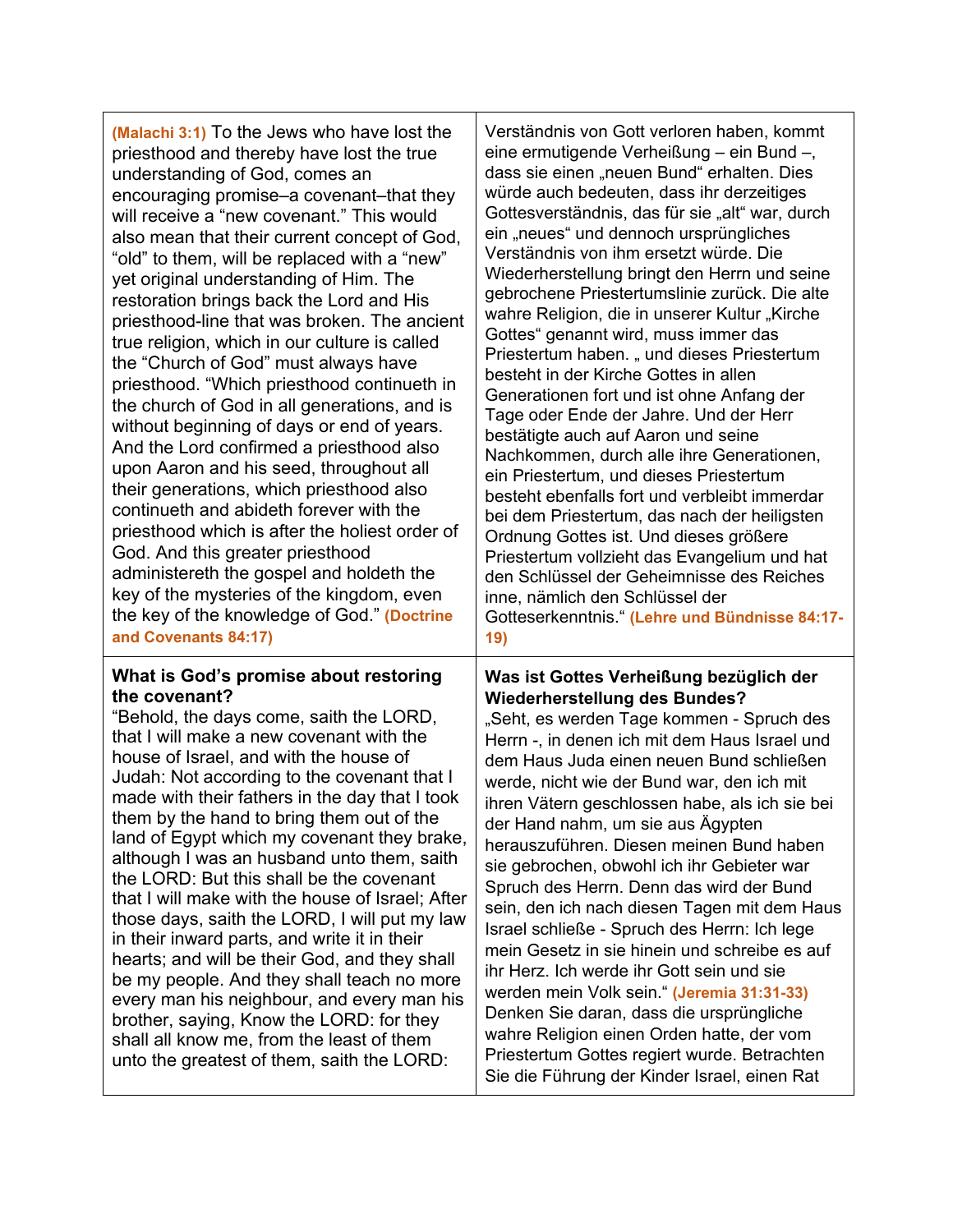for I will forgive their iniquity, and I will remember their sin no more." **(Jeremiah 31:31-33)** Recalling that the original true religion had an order governed by the priesthood of God, consider the leadership of the children of Israel, a council of three, with Moses, Aaron & Hur, a Council of Twelve Elders and a Council of Seventy. It is comparable to the leadership of the Church of Jesus Christ of Latter-day Saints. The latter-day Israelites led now by the tribe of Ephraim (Joseph) are also organized with a "First Presidency of three, a Quorum of Twelve and a Council of Seventy. "Aaron was clearly given a lesser role than Moses. Aaron experienced revelations from God and, being an eloquent speaker, acted as prophet and miracle-worker before Pharaoh in the matter of the Plagues of Egypt. However, it is significant that even where he plays an active role in performing the miracles, it is not a result of his own ability or initiative, but solely by divine command given through Moses." **(Encyclopedia Judaica Jr.)** In modern Judaism, there is a powerful cultural and legendary history of Joseph and his future role. Some of these excerpts can give "modern Joseph" a little insight to what the Jews are still anticipating. "Based on the famous story of Joseph and his brothers, the *Talmud* warns against favoring one child over another . . . Jealousy is considered such a serious evil that it is mentioned in the Ten Commandments where the tenth commandment is an outright prohibition of envy: . . . the rabbis of the *Talmud* developed the philosophy that a truly rich man is one who is happy with his portion in life and does not envy others." According to the *Talmud*, the Messiah will be a descendant of the House of David and will be preceded by a secondary Messiah, from the House of Joseph . . ." **(Encyclopedia Judaica Jr.)**

von drei, mit Moses, Aaron und Hur, einem Rat der zwölf Ältesten und ein Rat der Siebzig. Sie ist vergleichbar mit der Führung der Kirche Jesu Christi der Heiligen der Letzten Tage. Die Israeliten der Letzten Tage, die jetzt vom Stamm Ephraim (Joseph) angeführt werden, sind ebenfalls organisiert mit einer "Ersten Präsidentschaft von drei, einem Kollegium von Zwölf und einem Rat von Siebzig. "Aaron wurde eindeutig eine geringere Rolle zugeschrieben als Moses. Aaron erlebte Offenbarungen von Gott und fungierte als beredter Redner vor dem Pharao als Prophet und Wundertäter in Bezug auf die Plagen von Ägypten. Es ist jedoch bezeichnend, dass selbst wenn er eine aktive Rolle bei der Ausführung der Wunder spielt, dies nicht auf seine eigene Fähigkeit oder Initiative zurückzuführen ist, sondern ausschließlich auf göttlichen Befehl, der durch Moses gegeben wurde." **(Enzyklopädie Judaica Jr.)** Im modernen Judentum gibt es eine starke kulturelle und legendäre Geschichte von Joseph und seiner zukünftigen Rolle. Einige dieser Auszüge können dem "modernen Joseph" einen kleinen Einblick in das geben, was die Juden noch erwarten. "Ausgehend von der berühmten Geschichte von Joseph und seinen Brüdern warnt der *Talmud* davor, ein Kind einem anderen vorzuziehen . . . Eifersucht wird als so schwerwiegendes Übel angesehen, dass sie in den Zehn Geboten erwähnt wird, wo das zehnte Gebot ein klares Verbot von Neid ist: . . . Die Rabbiner des *Talmud* haben die Philosophie entwickelt, dass ein wirklich reicher Mann jemand ist, der mit seinem Anteil am Leben zufrieden ist und andere nicht beneidet." "Laut dem *Talmud* wird der Messias ein Nachkomme des Hauses David sein und ihm wird ein sekundärer Messias aus dem Haus Joseph vorangehen . . ." **(Enzyklopädie Judaica Jr.)**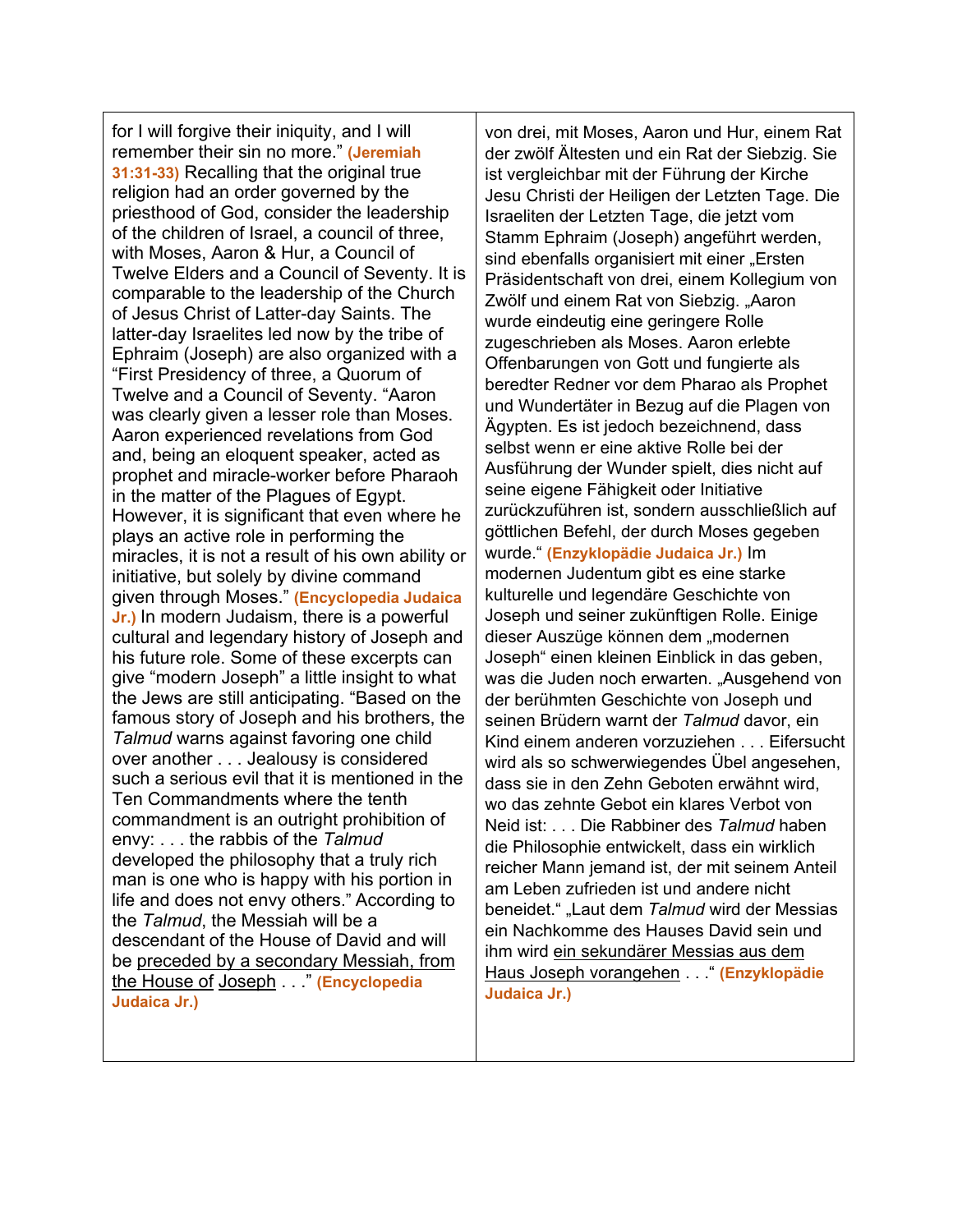## **How do the Jews cling to the notion of a latter-day Joseph?**

| latter-day Joseph?                                                                                                                                                                                                                                                                                                                                                                                                                                                                                                                                                                                                                                                                                                                                                                                                                                                                              | von einem Joseph der Letzten Tage fest?                                                                                                                                                                                                                                                                                                                                                                                                                                                                                                                                                                                                                                                                                                                                                                                                                                                                                                                           |
|-------------------------------------------------------------------------------------------------------------------------------------------------------------------------------------------------------------------------------------------------------------------------------------------------------------------------------------------------------------------------------------------------------------------------------------------------------------------------------------------------------------------------------------------------------------------------------------------------------------------------------------------------------------------------------------------------------------------------------------------------------------------------------------------------------------------------------------------------------------------------------------------------|-------------------------------------------------------------------------------------------------------------------------------------------------------------------------------------------------------------------------------------------------------------------------------------------------------------------------------------------------------------------------------------------------------------------------------------------------------------------------------------------------------------------------------------------------------------------------------------------------------------------------------------------------------------------------------------------------------------------------------------------------------------------------------------------------------------------------------------------------------------------------------------------------------------------------------------------------------------------|
| Although mentioned previously in this                                                                                                                                                                                                                                                                                                                                                                                                                                                                                                                                                                                                                                                                                                                                                                                                                                                           | Obwohl in diesem Handbuch bereits erwähnt,                                                                                                                                                                                                                                                                                                                                                                                                                                                                                                                                                                                                                                                                                                                                                                                                                                                                                                                        |
| manual, let us recall that when Rabbi                                                                                                                                                                                                                                                                                                                                                                                                                                                                                                                                                                                                                                                                                                                                                                                                                                                           | erinnern wir uns daran, dass Rabbi Avraham                                                                                                                                                                                                                                                                                                                                                                                                                                                                                                                                                                                                                                                                                                                                                                                                                                                                                                                        |
| Avraham HaKohen Kook (1865-1935) was                                                                                                                                                                                                                                                                                                                                                                                                                                                                                                                                                                                                                                                                                                                                                                                                                                                            | HaKohen Kook (1865-1935) in den 1920er                                                                                                                                                                                                                                                                                                                                                                                                                                                                                                                                                                                                                                                                                                                                                                                                                                                                                                                            |
| appointed a the Chief Rabbi in Palestine in                                                                                                                                                                                                                                                                                                                                                                                                                                                                                                                                                                                                                                                                                                                                                                                                                                                     | Jahren zum Oberrabbiner in Palästina ernannt                                                                                                                                                                                                                                                                                                                                                                                                                                                                                                                                                                                                                                                                                                                                                                                                                                                                                                                      |
| the 1920's, he was asked if the Jews could                                                                                                                                                                                                                                                                                                                                                                                                                                                                                                                                                                                                                                                                                                                                                                                                                                                      | wurde. Seine Antwort war, dass die                                                                                                                                                                                                                                                                                                                                                                                                                                                                                                                                                                                                                                                                                                                                                                                                                                                                                                                                |
| now build the Temple (destroyed since year                                                                                                                                                                                                                                                                                                                                                                                                                                                                                                                                                                                                                                                                                                                                                                                                                                                      | Priesterrechte weg waren und bezog sich auf                                                                                                                                                                                                                                                                                                                                                                                                                                                                                                                                                                                                                                                                                                                                                                                                                                                                                                                       |
| 70 A.D.). His response was that the priestly                                                                                                                                                                                                                                                                                                                                                                                                                                                                                                                                                                                                                                                                                                                                                                                                                                                    | den großen Rabbi Moses Maimonides (1136-                                                                                                                                                                                                                                                                                                                                                                                                                                                                                                                                                                                                                                                                                                                                                                                                                                                                                                                          |
| rights were gone and referred to the great                                                                                                                                                                                                                                                                                                                                                                                                                                                                                                                                                                                                                                                                                                                                                                                                                                                      | 1204) aus dem 12. Jahrhundert, der im Grunde                                                                                                                                                                                                                                                                                                                                                                                                                                                                                                                                                                                                                                                                                                                                                                                                                                                                                                                      |
| 12 <sup>th</sup> century rabbi Moses Maimonides (1136-                                                                                                                                                                                                                                                                                                                                                                                                                                                                                                                                                                                                                                                                                                                                                                                                                                          | sagte: "Wir warten auf einen Messias Ben-                                                                                                                                                                                                                                                                                                                                                                                                                                                                                                                                                                                                                                                                                                                                                                                                                                                                                                                         |
| 1204), who said, in effect, "We are waiting                                                                                                                                                                                                                                                                                                                                                                                                                                                                                                                                                                                                                                                                                                                                                                                                                                                     | Joseph. Ihm werden die Schlüssel zur                                                                                                                                                                                                                                                                                                                                                                                                                                                                                                                                                                                                                                                                                                                                                                                                                                                                                                                              |
| for a Messiah Ben-Joseph. To him will be                                                                                                                                                                                                                                                                                                                                                                                                                                                                                                                                                                                                                                                                                                                                                                                                                                                        | Sammlung Israels gegeben. Er wird die                                                                                                                                                                                                                                                                                                                                                                                                                                                                                                                                                                                                                                                                                                                                                                                                                                                                                                                             |
| given the keys of the gathering of Israel. He                                                                                                                                                                                                                                                                                                                                                                                                                                                                                                                                                                                                                                                                                                                                                                                                                                                   | Tempelanbetung wiederherstellen." Der                                                                                                                                                                                                                                                                                                                                                                                                                                                                                                                                                                                                                                                                                                                                                                                                                                                                                                                             |
| will restore Temple worship." The chiasmus                                                                                                                                                                                                                                                                                                                                                                                                                                                                                                                                                                                                                                                                                                                                                                                                                                                      | Chiasmus zeigt, dass der alte Joseph seine                                                                                                                                                                                                                                                                                                                                                                                                                                                                                                                                                                                                                                                                                                                                                                                                                                                                                                                        |
| shows that ancient Joseph saved his family                                                                                                                                                                                                                                                                                                                                                                                                                                                                                                                                                                                                                                                                                                                                                                                                                                                      | Familie rettete, als sie noch nicht wussten, wer                                                                                                                                                                                                                                                                                                                                                                                                                                                                                                                                                                                                                                                                                                                                                                                                                                                                                                                  |
| when they still did not know who he was.                                                                                                                                                                                                                                                                                                                                                                                                                                                                                                                                                                                                                                                                                                                                                                                                                                                        | er war. Joseph der Letzten Tage rettet wieder                                                                                                                                                                                                                                                                                                                                                                                                                                                                                                                                                                                                                                                                                                                                                                                                                                                                                                                     |
| Latter-day Joseph is saving his brothers                                                                                                                                                                                                                                                                                                                                                                                                                                                                                                                                                                                                                                                                                                                                                                                                                                                        | seine Brüder (aus den USA, dem Land                                                                                                                                                                                                                                                                                                                                                                                                                                                                                                                                                                                                                                                                                                                                                                                                                                                                                                                               |
| again, (more foreign aid goes to Israel from                                                                                                                                                                                                                                                                                                                                                                                                                                                                                                                                                                                                                                                                                                                                                                                                                                                    | Josephs, geht mehr Auslandshilfe an Israel als                                                                                                                                                                                                                                                                                                                                                                                                                                                                                                                                                                                                                                                                                                                                                                                                                                                                                                                    |
| the U.S.A., the land of Joseph, than from all                                                                                                                                                                                                                                                                                                                                                                                                                                                                                                                                                                                                                                                                                                                                                                                                                                                   | aus allen anderen Ländern zusammen) und sie                                                                                                                                                                                                                                                                                                                                                                                                                                                                                                                                                                                                                                                                                                                                                                                                                                                                                                                       |
| other countries combined) and they still don't                                                                                                                                                                                                                                                                                                                                                                                                                                                                                                                                                                                                                                                                                                                                                                                                                                                  | wissen immer noch nicht, dass es "Joseph" ist.                                                                                                                                                                                                                                                                                                                                                                                                                                                                                                                                                                                                                                                                                                                                                                                                                                                                                                                    |
| know that it is "Joseph." In the meridian of                                                                                                                                                                                                                                                                                                                                                                                                                                                                                                                                                                                                                                                                                                                                                                                                                                                    | Im Meridian der Zeiten gab es "Einen", der uns                                                                                                                                                                                                                                                                                                                                                                                                                                                                                                                                                                                                                                                                                                                                                                                                                                                                                                                    |
| times there was "One" who saved us all and                                                                                                                                                                                                                                                                                                                                                                                                                                                                                                                                                                                                                                                                                                                                                                                                                                                      | alle gerettet hat und trotzdem wissen es die                                                                                                                                                                                                                                                                                                                                                                                                                                                                                                                                                                                                                                                                                                                                                                                                                                                                                                                      |
| still most people don't know it.                                                                                                                                                                                                                                                                                                                                                                                                                                                                                                                                                                                                                                                                                                                                                                                                                                                                | meisten Menschen nicht.                                                                                                                                                                                                                                                                                                                                                                                                                                                                                                                                                                                                                                                                                                                                                                                                                                                                                                                                           |
| What are some similarities of the "old"<br>and "new" covenants?<br>As Latter-day Saints consider the restoration<br>of the priesthoods and how priesthood<br>bearers function, they may enjoy the<br>"Aaronic" roles in Jewish culture. "In every<br>town where there are Jews they must<br>appoint 'charity wardens,' men who are well-<br>known and honest that they should collect<br>money from the people every Sabbath eve<br>and distribute it to the poor We have<br>never seen or heard of a Jewish community<br>which does not have a charity fund."<br>(Encyclopedia Judaica Jr.) It is interesting to<br>see the similarity of young Aaronic<br>Priesthood bearers in years past, gathering<br>"Fast Offerings" at the beginning of the<br>month. By the way, fasting is an integral part<br>of Jewish life, yet never on a Sabbath,<br>unless it is Yom Kippur (day of atonement). | Welche Gemeinsamkeiten haben der "alte" und<br>der "neue" Bund?<br>Wenn Heilige der Letzten Tage über die<br>Wiederherstellung des Priestertums und die<br>Funktionsweise der Priestertumsträger<br>nachdenken, können sie die "Aaronische"-<br>Rolle in der jüdischen Kultur genießen. "In<br>jeder Stadt, in der es Juden gibt, müssen sie<br>, Wohltätigkeitswärter' ernennen, Männer, die<br>bekannt und ehrlich sind, damit sie jeden<br>Sabbatabend Geld von den Leuten sammeln<br>und es an die Armen verteilen Wir haben<br>noch nie eine jüdische Gemeinde gesehen<br>oder gehört, die keinen Wohltätigkeitsfonds<br>hat." (Enzyklopädie Judaica Jr.) Es ist<br>interessant, die Ähnlichkeit junger Träger des<br>Aaronischen Priestertums in den vergangenen<br>Jahren zu sehen, die zu Beginn des Monats<br>"Fastopfer" sammelten. Übrigens ist Fasten ein<br>fester Bestandteil des jüdischen Lebens,<br>jedoch niemals an einem Sabbat, es sei denn, |

There is a monthly *Yom Kippur Katan*

**Wie halten die Juden an der Vorstellung**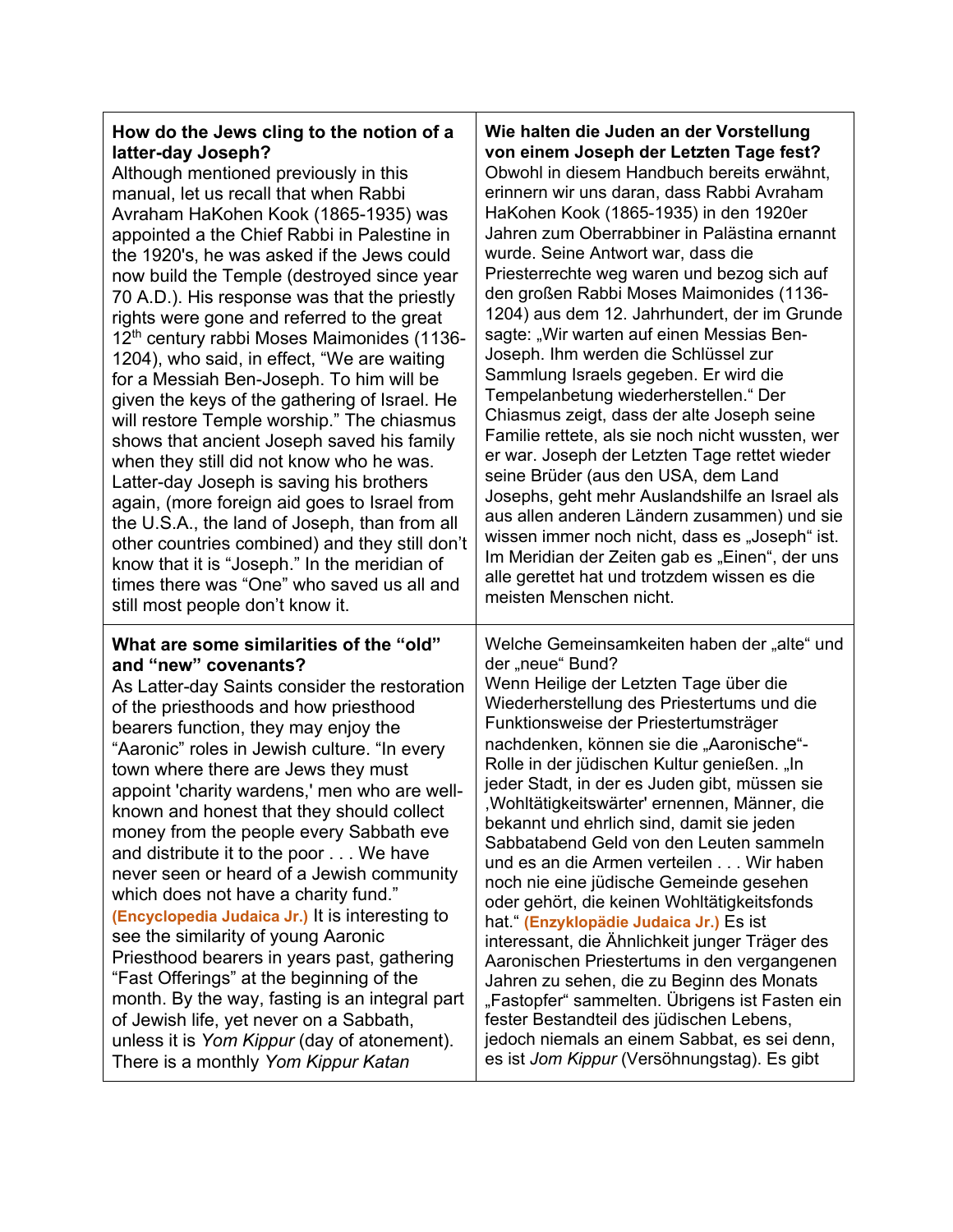| What makes the new covenant easier to<br>Was macht den neuen Bund leichter zu<br>erkennen?<br>recognize?<br>Einer der Zeugen oder Echos für die<br>One of the witnesses, or echoes for the<br>Wiederherstellung aus alten Zeiten ist, dass<br>restoration from ancient times is that the Old<br>der Alte Bund derselbe wie der Neue Bund<br>Covenant was the same as the New<br>war. "Es war die Absicht der Räte des<br>Covenant. "It was the design of the councils<br>Himmels, bevor die Welt war, dass die<br>of heaven before the world was, that the<br>Grundsätze und Gesetze des Priestertums auf<br>principles and laws of the priesthood should<br>der Sammlung des Volkes in jedem Zeitalter<br>be predicated upon the gathering of the<br>der Welt beruhen sollten Verordnungen, die<br>people in every age of the world<br>vor Grundlegung der Welt in den Himmeln<br>Ordinances instituted in the heavens before<br>eingesetzt wurden zum Heil der Menschen,<br>the foundation of the world for the<br>dürfen nicht verändert oder verändert werden.<br>salvation of men, are not to be altered or<br>Alle müssen nach den gleichen Prinzipien<br>changed. All must be saved on the same<br>gerettet werden." (Lehren des Propheten<br>principles." (Teachings of the Prophet Joseph<br>Joseph Smith, Abschnitt Sechs, 1843-44, S.308)<br>Smith, Section Six 1843-44, Pg.308) "Actually,<br>"Tatsächlich war das Gesetz der fleischlichen<br>of course, the law of carnal commandments,<br>Gebote, das Gesetz der Handlungen und<br>the law of performances and ordinances<br>Verordnungen, das durch Mose offenbart<br>revealed through Moses, was an old<br>wurde, ein alter Bund im Vergleich zum<br>covenant as compared with the gospel<br>wiederhergestellten Evangelium von Jesus und<br>seinen Aposteln. Aber dieses neue Testament<br>restored by Jesus and his apostles. But this<br>oder dieser neue Bund, dieses<br>new testament or covenant, this restored<br>wiederhergestellte Evangelium, war dasselbe<br>gospel, was the same testament that had<br>Testament, das zwischen Gott und seinem<br>been in force between God and his people<br>Volk von Adam bis Moses sowohl in der alten<br>from Adam to Moses in both the old and the<br>als auch in der neuen Welt in Kraft gewesen<br>new worlds." (Mormon Doctrine, Bruce R.<br>war." (Mormonenlehre, Bruce R. McConkie, S.<br>McConkie, Pg.543) Religious Jews still | (lesser), a day before the beginning of every<br>month. It is a fast day, however, monthly<br>fasting is never done on a Sabbath day.<br>Yom Kippur is the only exception, it being a<br>High Day, one of the extra seven Sabbaths<br>in the year. | einen monatlichen Jom Kippur Katan (kleiner),<br>einen Tag vor Beginn eines jeden Monats. Es<br>ist ein Fasttag, jedoch wird monatlich nie an<br>einem Sabbattag gefastet. Jom Kippur ist die<br>einzige Ausnahme, da es ein Hoher Tag ist,<br>einer der sieben zusätzlichen Sabbate im Jahr. |
|---------------------------------------------------------------------------------------------------------------------------------------------------------------------------------------------------------------------------------------------------------------------------------------------------------------------------------------------------------------------------------------------------------------------------------------------------------------------------------------------------------------------------------------------------------------------------------------------------------------------------------------------------------------------------------------------------------------------------------------------------------------------------------------------------------------------------------------------------------------------------------------------------------------------------------------------------------------------------------------------------------------------------------------------------------------------------------------------------------------------------------------------------------------------------------------------------------------------------------------------------------------------------------------------------------------------------------------------------------------------------------------------------------------------------------------------------------------------------------------------------------------------------------------------------------------------------------------------------------------------------------------------------------------------------------------------------------------------------------------------------------------------------------------------------------------------------------------------------------------------------------------------------------------------------------------------------------------------------------------------------------------------------------------------------------------------------------------------------------------------------------------------------------------------------------------------------------------------------------------------------------------------------------------------------------------------------------------------------------------------------------------------------------------------------------------------------------|----------------------------------------------------------------------------------------------------------------------------------------------------------------------------------------------------------------------------------------------------|-----------------------------------------------------------------------------------------------------------------------------------------------------------------------------------------------------------------------------------------------------------------------------------------------|
| practice many forms of ancient rites and<br>viele Formen alter Riten und Rituale, deren<br>rituals whose meanings may have become<br>Bedeutung ohne die Führung durch das<br>distorted or lost over many years without<br>Priestertum über viele Jahre verzerrt oder<br>priesthood guidance. Now that the<br>verloren gegangen sein könnte. Jetzt, da das<br>priesthood has been restored, we can<br>Priestertum wiederhergestellt wurde, können<br>compare the old practices (the Jews), which<br>wir die alten Praktiken (die Juden), die einst<br>at one time were true, to better understand<br>wahr waren, vergleichen, um den "Alten Bund"<br>the "Old Covenant," and how the restored<br>besser zu verstehen und wie der<br>"New Covenant" are like the ancient<br>wiederhergestellte "Neue Bund" den alten<br>practices – with true doctrine.<br>Praktiken gleicht - mit wahre Lehre.                                                                                                                                                                                                                                                                                                                                                                                                                                                                                                                                                                                                                                                                                                                                                                                                                                                                                                                                                                                                                                                                                                                                                                                                                                                                                                                                                                                                                                                                                                                                                           |                                                                                                                                                                                                                                                    | 543) Religiöse Juden praktizieren immer noch                                                                                                                                                                                                                                                  |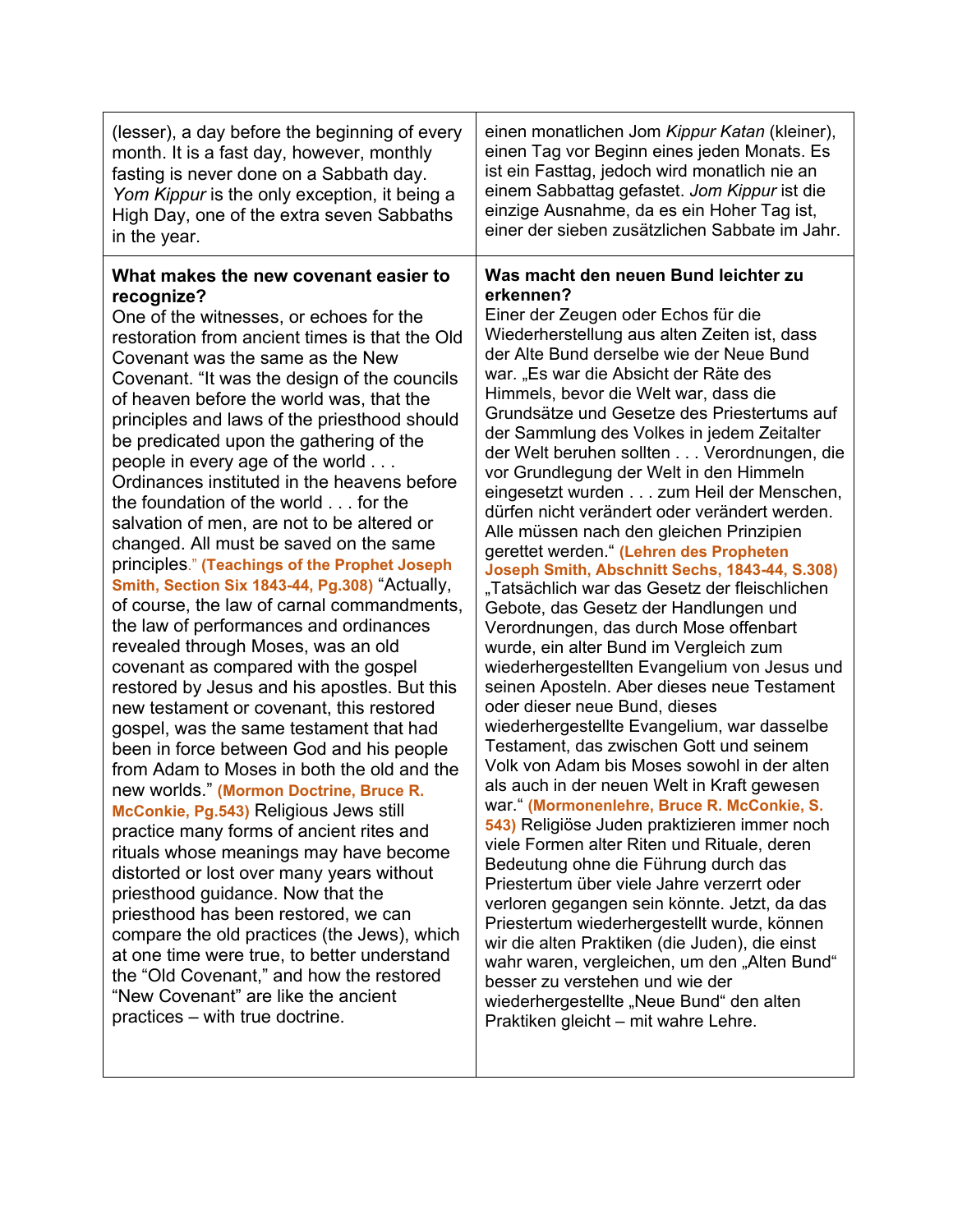## **How can I recognize the authenticity of priesthood callings?**

"Whenever God has called and authorized men to perform a work in any age or dispensation, it has been done by revelations, and not by mere impressions, or some undefinable, internal feelings, which leave the mind in uncertainty and doubt. Noah was called by the word of the Lord to be a preacher of righteousness, and to build an ark. Abraham, Lot, Isaac, Jacob and Joseph, were called by revelation to perform a great variety of duties. Moses and Aaron were called to the priest's office by the word of the great Jehovah. Seventy elders of Israel were called by revelation to assist Moses. Joshua was appointed by the word of the Lord through Moses to be his successor in leading Israel. The successors of Aaron were appointed to the priesthood by revelation. The Judges of Israel were called by visions, by angels and by the inspiration of the Spirit. Samuel was called by the voice of the Lord. And finally, all their officers, wise men and prophets, down to the days of Malachi, were called by new revelation." **(Orson Pratt Divine Authenticity of BofM, No. 2 (1850), p.17)**

#### **Who are the angels throughout time and the future?**

"In answer to the question--Is not the reckoning of God's time, angel's time, prophet's time, and man's time, according to the planet on which they reside? I answer, Yes. But there are no **angels** who minister to this earth but those who do belong or have belonged to it." **(Doctrine & Covenants 130:4-5)** "Angels speak by the power of the Holy Ghost; wherefore, they speak the words of Christ. Wherefore, I said unto you, feast upon the words of Christ; for behold, the words of Christ will tell you all things what ye should do." **(2 Nephi 32:3)** References to angels are no exceptions in

### **Wie kann ich die Echtheit der Priestertumsberufung erkennen?**

"Immer wenn Gott Menschen berufen und ermächtigt hat, ein Werk in irgendeinem Zeitalter oder in jeder Evangeliumszeit zu vollbringen, geschah dies durch Offenbarungen und nicht durch bloße Eindrücke oder irgendwelche undefinierbaren inneren Gefühle, die den Geist in Unsicherheit und Zweifel zurücklassen. Noah wurde durch das Wort des Herrn berufen, ein Prediger der Gerechtigkeit zu sein und eine Arche zu bauen. Abraham, Lot, Isaak, Jakob und Joseph wurden durch Offenbarung berufen, eine Vielzahl von Aufgaben zu erfüllen. Mose und Aaron wurden durch das Wort des großen Jehovas in das Priesteramt berufen. Siebzig Älteste Israels wurden durch Offenbarung berufen, Moses zu helfen. Josua wurde durch das Wort des Herrn durch Moses zu seinem Nachfolger in der Führung Israels ernannt. Die Nachfolger Aarons wurden durch Offenbarung zum Priestertum ernannt. Die Richter Israels wurden durch Visionen, durch Engel und durch die Inspiration des Geistes berufen. Samuel wurde von der Stimme des Herrn gerufen. Und schließlich wurden alle ihre Beamten, Weisen und Propheten bis in die Tage Maleachis durch eine neue Offenbarung berufen." **(Orson Pratt die göttliche Authentizität des Buches Mormon, Nr. 2 (1850), S.17)**

#### **Wer sind die Engel im Laufe der Zeit und in der Zukunft?**

"Als Antwort auf die Frage: Ist nicht die Zeitrechnung Gottes, die der **Engel**, die der Propheten und die der Menschen jeweils von dem Planeten abhängig, auf dem sie wohnen? Antworte ich: Ja. Aber es gibt keine **Engel**, die dieser Erde dienen, die nicht auch zu ihr gehören oder gehört haben." **(Lehre & Bündnisse 130:4-5) "Engel reden durch die** Macht des Heiligen Geistes; darum reden sie die Worte von Christus. Darum habe ich zu euch gesagt: Weidet euch an den Worten von Christus; denn siehe, die Worte von Christus werden euch alles sagen, was ihr tun sollt." **(2 Nephi 32:3)** Verweise auf Engel sind in den Religionen des Nahen Ostens keine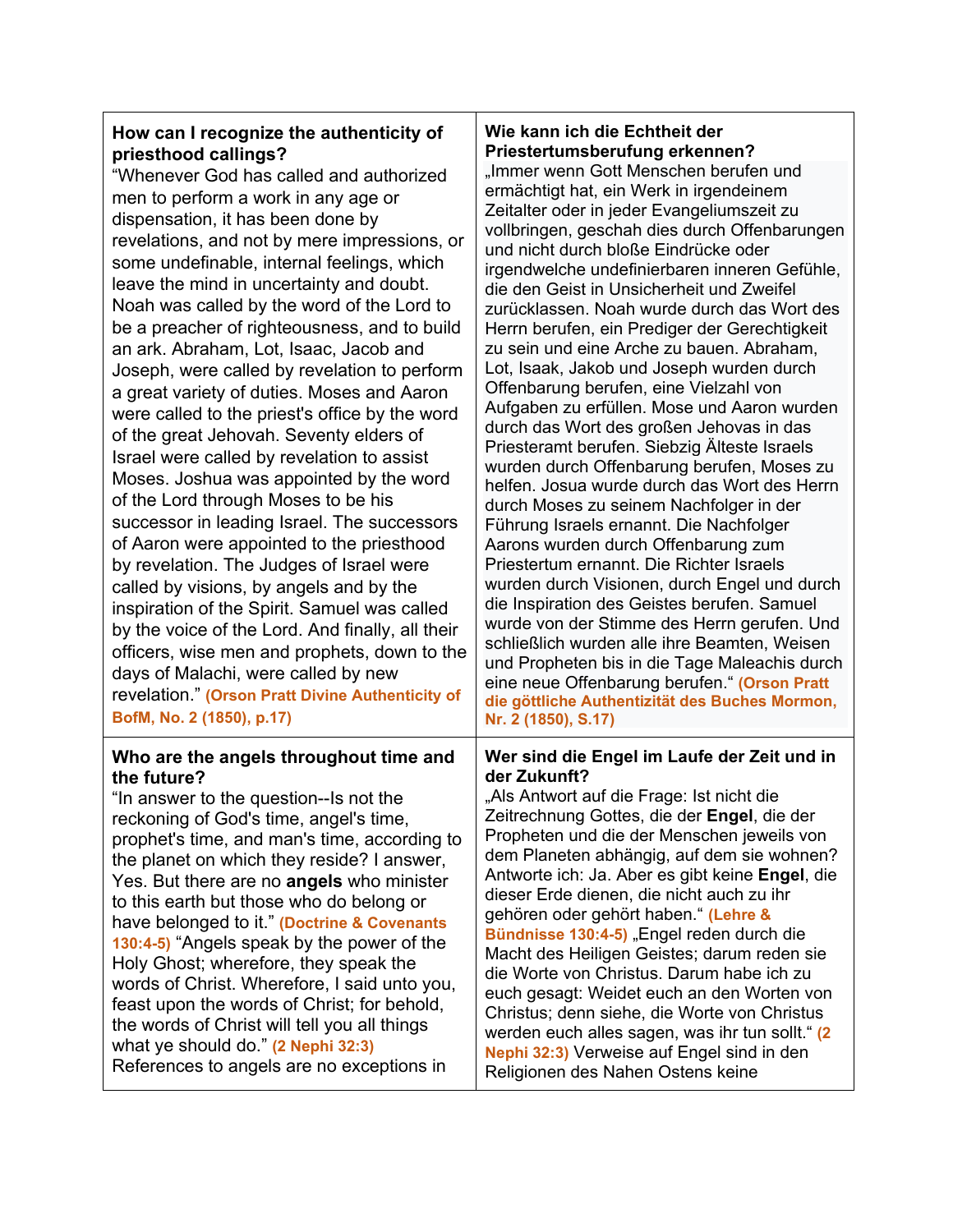| Middle Eastern religions. Both Moslems and<br>Jews have "angels" in their folklore,<br>notwithstanding their sparse understanding<br>or acceptance of an afterlife. "The Bible is<br>full of examples of hospitality. Abraham,<br>for example, broke off a conversation with<br>God Himself in order to receive guests<br>(the three <b>angels</b> ), and though weak in<br>health, ran out to meet them, personally<br>washed their feet, served them food, and<br>made them feel welcomed and honored."<br>"In literary tradition the Jewish People is one<br>large family descended from Jacob, who<br>was given the name 'Israel' in honor of his<br>mysterious and victorious struggle with the<br>angel of God." "When the first man was to<br>be created, says the Aggadah (collection of<br>tradition), God consulted the <b>angels</b> . Some<br>favored his creation, because of the love<br>and mercy he would show; others were<br>opposed-because of the falsehood and<br>strife he would stir up. In the end, for<br>reasons best known to Himself, the Holy<br>One decided to create man." (Encyclopedia<br>Judaica Jr.) | Ausnahme. Sowohl Moslems als auch Juden<br>haben "Engel" in ihrer Folklore, ungeachtet<br>ihres spärlichen Verständnisses oder ihrer<br>Akzeptanz eines Jenseits. "Die Bibel ist voll<br>von Beispielen für Gastfreundschaft. Abraham<br>zum Beispiel brach ein Gespräch mit Gott<br>selbst ab, um Gäste (die drei Engel) zu<br>empfangen, und lief ihnen trotz schwacher<br>Gesundheit entgegen, wusch ihnen persönlich<br>die Füße, servierte ihnen Essen und gab ihnen<br>das Gefühl, willkommen zu sein und geehrt."<br>"In der literarischen Tradition ist das jüdische<br>Volk eine große Familie, die von Jakob<br>abstammt, der zu Ehren seines mysteriösen<br>und siegreichen Kampfes mit dem Engel<br>Gottes den Namen, Israel' erhielt." "Als der<br>erste Mensch erschaffen werden sollte, sagt<br>die Aggada (Überlieferungssammlung),<br>befragte Gott die Engel. Einige begünstigten<br>seine Schöpfung wegen der Liebe und<br>Barmherzigkeit, die er zeigen würde; andere<br>waren dagegen – wegen der Falschheit und<br>des Streits, den er anzetteln würde. Am Ende<br>beschloss der Heilige aus Gründen, die er<br>selbst am besten kannte, den Menschen zu<br>erschaffen." (Enzyklopädie Judaica Jr.) |
|-----------------------------------------------------------------------------------------------------------------------------------------------------------------------------------------------------------------------------------------------------------------------------------------------------------------------------------------------------------------------------------------------------------------------------------------------------------------------------------------------------------------------------------------------------------------------------------------------------------------------------------------------------------------------------------------------------------------------------------------------------------------------------------------------------------------------------------------------------------------------------------------------------------------------------------------------------------------------------------------------------------------------------------------------------------------------------------------------------------------------------------------|---------------------------------------------------------------------------------------------------------------------------------------------------------------------------------------------------------------------------------------------------------------------------------------------------------------------------------------------------------------------------------------------------------------------------------------------------------------------------------------------------------------------------------------------------------------------------------------------------------------------------------------------------------------------------------------------------------------------------------------------------------------------------------------------------------------------------------------------------------------------------------------------------------------------------------------------------------------------------------------------------------------------------------------------------------------------------------------------------------------------------------------------------------------------------------------------------------------------------|
| How do I know that God's angels bring                                                                                                                                                                                                                                                                                                                                                                                                                                                                                                                                                                                                                                                                                                                                                                                                                                                                                                                                                                                                                                                                                                   | Woher weiß ich, dass Gottes Engel Freude                                                                                                                                                                                                                                                                                                                                                                                                                                                                                                                                                                                                                                                                                                                                                                                                                                                                                                                                                                                                                                                                                                                                                                                  |
| joy?                                                                                                                                                                                                                                                                                                                                                                                                                                                                                                                                                                                                                                                                                                                                                                                                                                                                                                                                                                                                                                                                                                                                    | bereiten?                                                                                                                                                                                                                                                                                                                                                                                                                                                                                                                                                                                                                                                                                                                                                                                                                                                                                                                                                                                                                                                                                                                                                                                                                 |
| When angels appeared to frightened                                                                                                                                                                                                                                                                                                                                                                                                                                                                                                                                                                                                                                                                                                                                                                                                                                                                                                                                                                                                                                                                                                      | Als Engel den erschrockenen Hirten auf den                                                                                                                                                                                                                                                                                                                                                                                                                                                                                                                                                                                                                                                                                                                                                                                                                                                                                                                                                                                                                                                                                                                                                                                |
| shepherds on the hills of Bethlehem, the                                                                                                                                                                                                                                                                                                                                                                                                                                                                                                                                                                                                                                                                                                                                                                                                                                                                                                                                                                                                                                                                                                | Hügeln von Bethlehem erschienen, war die                                                                                                                                                                                                                                                                                                                                                                                                                                                                                                                                                                                                                                                                                                                                                                                                                                                                                                                                                                                                                                                                                                                                                                                  |
| message was joyful and comforting. "And,                                                                                                                                                                                                                                                                                                                                                                                                                                                                                                                                                                                                                                                                                                                                                                                                                                                                                                                                                                                                                                                                                                | Botschaft freudig und tröstend. "Der Engel aber                                                                                                                                                                                                                                                                                                                                                                                                                                                                                                                                                                                                                                                                                                                                                                                                                                                                                                                                                                                                                                                                                                                                                                           |
| lo, the angel of the Lord came upon them,                                                                                                                                                                                                                                                                                                                                                                                                                                                                                                                                                                                                                                                                                                                                                                                                                                                                                                                                                                                                                                                                                               | sagte zu ihnen: Fürchtet euch nicht, denn ich                                                                                                                                                                                                                                                                                                                                                                                                                                                                                                                                                                                                                                                                                                                                                                                                                                                                                                                                                                                                                                                                                                                                                                             |
| and the glory of the Lord shone round about                                                                                                                                                                                                                                                                                                                                                                                                                                                                                                                                                                                                                                                                                                                                                                                                                                                                                                                                                                                                                                                                                             | verkünde euch eine große Freude, die dem                                                                                                                                                                                                                                                                                                                                                                                                                                                                                                                                                                                                                                                                                                                                                                                                                                                                                                                                                                                                                                                                                                                                                                                  |
| them: and they were sore afraid. And the                                                                                                                                                                                                                                                                                                                                                                                                                                                                                                                                                                                                                                                                                                                                                                                                                                                                                                                                                                                                                                                                                                | ganzen Volk zuteil werden soll: Heute ist euch                                                                                                                                                                                                                                                                                                                                                                                                                                                                                                                                                                                                                                                                                                                                                                                                                                                                                                                                                                                                                                                                                                                                                                            |
| angel said unto them, Fear not: for, behold, I                                                                                                                                                                                                                                                                                                                                                                                                                                                                                                                                                                                                                                                                                                                                                                                                                                                                                                                                                                                                                                                                                          | in der Stadt Davids der Retter geboren; er ist                                                                                                                                                                                                                                                                                                                                                                                                                                                                                                                                                                                                                                                                                                                                                                                                                                                                                                                                                                                                                                                                                                                                                                            |
| bring you good tidings of great joy, which                                                                                                                                                                                                                                                                                                                                                                                                                                                                                                                                                                                                                                                                                                                                                                                                                                                                                                                                                                                                                                                                                              | der Messias, der Herr." (Lukas 2:10-11) Eine                                                                                                                                                                                                                                                                                                                                                                                                                                                                                                                                                                                                                                                                                                                                                                                                                                                                                                                                                                                                                                                                                                                                                                              |
| shall be to all people." (Luke 2:10-11) An                                                                                                                                                                                                                                                                                                                                                                                                                                                                                                                                                                                                                                                                                                                                                                                                                                                                                                                                                                                                                                                                                              | irdischere Sichtweise von Engeln findet sich in                                                                                                                                                                                                                                                                                                                                                                                                                                                                                                                                                                                                                                                                                                                                                                                                                                                                                                                                                                                                                                                                                                                                                                           |
| earthlier view of angels is in this explanation:                                                                                                                                                                                                                                                                                                                                                                                                                                                                                                                                                                                                                                                                                                                                                                                                                                                                                                                                                                                                                                                                                        | dieser Erklärung: "Eine entzückende                                                                                                                                                                                                                                                                                                                                                                                                                                                                                                                                                                                                                                                                                                                                                                                                                                                                                                                                                                                                                                                                                                                                                                                       |
| "A delightful Talmudic sermon has it that two                                                                                                                                                                                                                                                                                                                                                                                                                                                                                                                                                                                                                                                                                                                                                                                                                                                                                                                                                                                                                                                                                           | talmudische Predigt besagt, dass zwei Engel                                                                                                                                                                                                                                                                                                                                                                                                                                                                                                                                                                                                                                                                                                                                                                                                                                                                                                                                                                                                                                                                                                                                                                               |
| angels accompany a man on his way back                                                                                                                                                                                                                                                                                                                                                                                                                                                                                                                                                                                                                                                                                                                                                                                                                                                                                                                                                                                                                                                                                                  | einen Mann auf dem Rückweg von der                                                                                                                                                                                                                                                                                                                                                                                                                                                                                                                                                                                                                                                                                                                                                                                                                                                                                                                                                                                                                                                                                                                                                                                        |
| from synagogue, one good and one bad.                                                                                                                                                                                                                                                                                                                                                                                                                                                                                                                                                                                                                                                                                                                                                                                                                                                                                                                                                                                                                                                                                                   | Synagoge begleiten, ein guter und ein                                                                                                                                                                                                                                                                                                                                                                                                                                                                                                                                                                                                                                                                                                                                                                                                                                                                                                                                                                                                                                                                                                                                                                                     |
| When they arrive home, if the table is laid                                                                                                                                                                                                                                                                                                                                                                                                                                                                                                                                                                                                                                                                                                                                                                                                                                                                                                                                                                                                                                                                                             | schlechter. Wenn sie nach Hause kommen,                                                                                                                                                                                                                                                                                                                                                                                                                                                                                                                                                                                                                                                                                                                                                                                                                                                                                                                                                                                                                                                                                                                                                                                   |
| nicely and all the Sabbath preparations have                                                                                                                                                                                                                                                                                                                                                                                                                                                                                                                                                                                                                                                                                                                                                                                                                                                                                                                                                                                                                                                                                            | wenn der Tisch schön gedeckt ist und alle                                                                                                                                                                                                                                                                                                                                                                                                                                                                                                                                                                                                                                                                                                                                                                                                                                                                                                                                                                                                                                                                                                                                                                                 |
| been made, the good angel says, 'May it be                                                                                                                                                                                                                                                                                                                                                                                                                                                                                                                                                                                                                                                                                                                                                                                                                                                                                                                                                                                                                                                                                              | Vorbereitungen für den Sabbat getroffen sind,                                                                                                                                                                                                                                                                                                                                                                                                                                                                                                                                                                                                                                                                                                                                                                                                                                                                                                                                                                                                                                                                                                                                                                             |
| so next week" and the bad angel is forced                                                                                                                                                                                                                                                                                                                                                                                                                                                                                                                                                                                                                                                                                                                                                                                                                                                                                                                                                                                                                                                                                               | sagt der gute Engel: "Möge es nächste Woche                                                                                                                                                                                                                                                                                                                                                                                                                                                                                                                                                                                                                                                                                                                                                                                                                                                                                                                                                                                                                                                                                                                                                                               |
| to say, 'Amen!' If, however, the home is not                                                                                                                                                                                                                                                                                                                                                                                                                                                                                                                                                                                                                                                                                                                                                                                                                                                                                                                                                                                                                                                                                            | so sein" und der böse Engel muss sagen:                                                                                                                                                                                                                                                                                                                                                                                                                                                                                                                                                                                                                                                                                                                                                                                                                                                                                                                                                                                                                                                                                                                                                                                   |
| Sabbath-like, the bad angel invokes: 'May it                                                                                                                                                                                                                                                                                                                                                                                                                                                                                                                                                                                                                                                                                                                                                                                                                                                                                                                                                                                                                                                                                            | "Amen!" Wenn jedoch, das Haus ist nicht                                                                                                                                                                                                                                                                                                                                                                                                                                                                                                                                                                                                                                                                                                                                                                                                                                                                                                                                                                                                                                                                                                                                                                                   |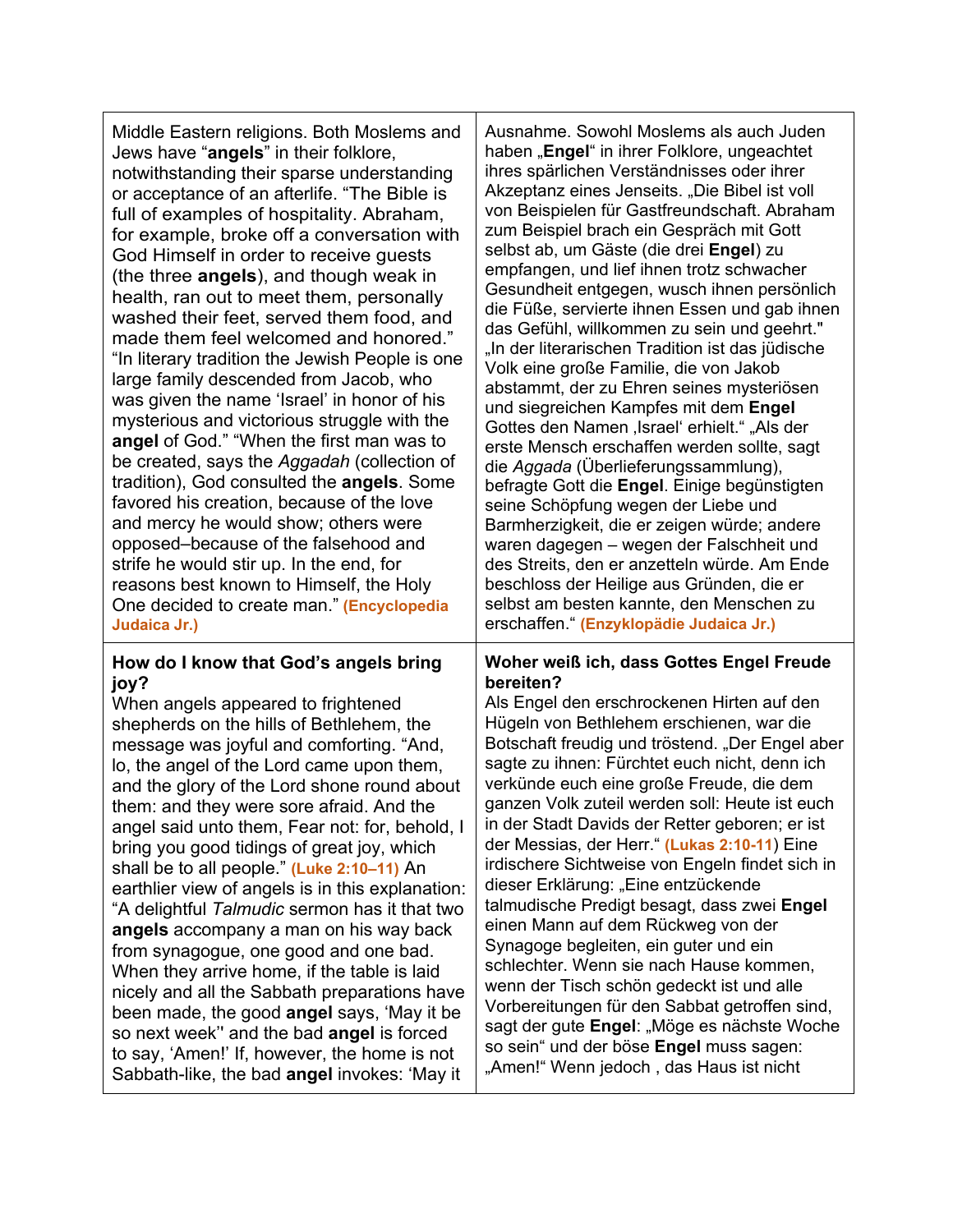be so next week,' and the good **angel** has to answer 'Amen!' This *aggadah* is the basis of a special Sabbath hymn recited in the home on return from prayers. It was written by the kabbalists of Safed and welcomes the **angels** into the house." ". . . **angels** are assigned to countries, and thus there are **angels** who must not leave Erez Israel; **angels** walk upright and speak Hebrew; and they have no needs or free will. Man, because he does have free will and must conquer his evil inclination, is considered more important than the **angels**." **(Encyclopedia Judaica Jr.)**

### **How do Jews and Moslems feel about angel personages?**

"Islam, the name given by Muslims to their religion, means 'submission' (to the will of God). Muhammad, a seventh century C.E. merchant of Mecca, and founder of Islam, is considered by believers to have been the last of a line of prophets starting with Adam, and the one who revealed to the world the divine doctrine of the Koran, said to have been given him from God by the **angel** Gabriel. Acceptance of Muhammad's teaching implies belief in Allah as the only god; in the **angels**; in the divine inspiration of the holy books (including the Bible); in the prophets (including such Jewish and Christian figures as Abraham, 'the merciful friend' and the first to profess monotheism, Moses, and Jesus); in the day of judgment; and in Allah's predetermination of good and evil. Muslims are obliged to recite their creed and to pray five times daily; to fast from dawn to sunset in the month of Ramadan; to pay legal alms (charity); and to go on at least one pilgrimage to Mecca, site of the holy Black Stone, the Ka'aba." **(Encyclopedia Judaica Jr.)** Jews, on the other hand, feel

sabbatartig, der böse **Engel** ruft: "Möge es nächste Woche so sein" und der gute Engel muss antworten: "Amen!" von Gebeten. Es wurde von den Kabbalisten von Safed geschrieben und heißt die **Engel** im Haus willkommen." ". . . **Engel** werden Ländern zugeteilt, und daher gibt es **Engel**, die Erez Israel nicht verlassen dürfen; **Engel** gehen aufrecht und sprechen Hebräisch; und sie haben keine Bedürfnisse oder freien Willen. Der Mensch wird als wichtiger angesehen als die **Engel**, weil er einen freien Willen hat und seine bösen Neigungen besiegen muss." **(Enzyklopädie Judaica Jr.)**

#### **Wie stehen Juden und Moslems zu Engelspersönlichkeiten?**

"Islam, der Name, den Muslime ihrer Religion geben, bedeutet 'Unterwerfung' (dem Willen Gottes). Mohammed, ein Kaufmann aus Mekka im 7. Jahrhundert u. Z. und Gründer des Islam, wird von den Gläubigen als der letzte einer Reihe von Propheten angesehen, die mit Adam beginnen, und derjenige, der der Welt die göttliche Lehre des Korans offenbarte, sagte: hat ihm der **Engel** Gabriel von Gott gegeben. Die Annahme von Mohammeds Lehre impliziert den Glauben an Allah als den einzigen Gott; bei den **Engeln**; in der göttlichen Inspiration der heiligen Bücher (einschließlich der Bibel); bei den Propheten (einschließlich solcher jüdischen und christlichen Gestalten wie Abraham, "der barmherzige Freund" und der erste, der sich zum Monotheismus bekennt, Moses und Jesus); am Tag des Gerichts; und in Allahs Vorbestimmung von Gut und Böse. Muslime sind verpflichtet, ihr Glaubensbekenntnis zu rezitieren und fünfmal täglich zu beten; im Monat Ramadan von Sonnenaufgang bis Sonnenuntergang zu fasten; um gesetzliche Almosen zu zahlen (Wohltätigkeit); und mindestens eine Pilgerreise nach Mekka zu unternehmen, dem Ort des heiligen Schwarzen Steins, der Kaaba." **(Enzyklopädie Judaica Jr.)** Auf der